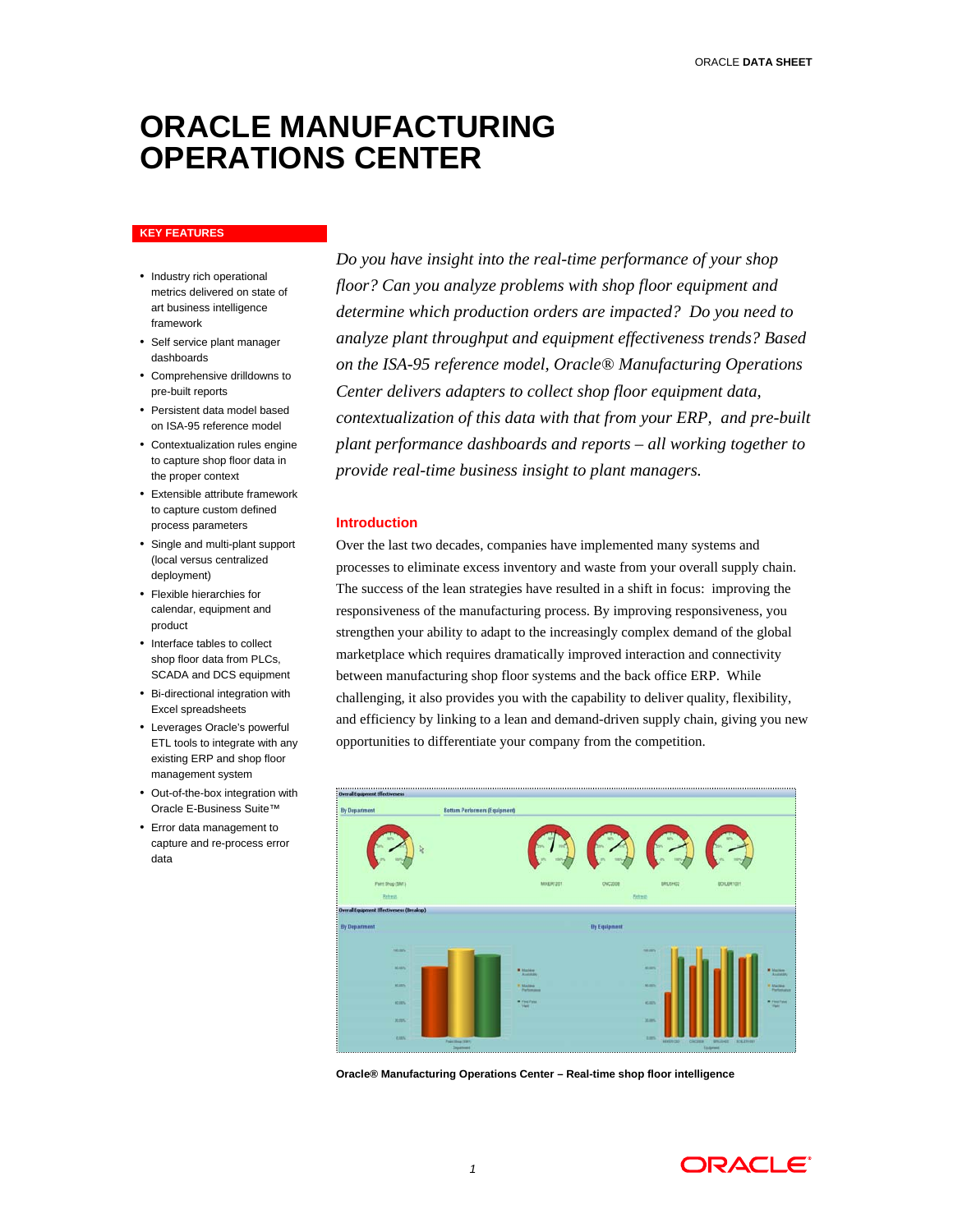Several challenges you typically need to solve are:

- Increased customer and regulatory compliance requirements create additional needs for data capture, analysis and reporting
- The drive for higher returns on invested capital means that more must be done with less equipment, yet there is no tolerance for unplanned downtime
- Manufacturing may now be global, yet manufacturing systems are often locally developed, supported and maintained, and not standardized across the enterprise
- Manufacturing equipment is increasingly instrumented, yet the data that it produces is difficult to link back to the business applications, often requiring expensive and one-off integrations.

### **Oracle's Solution – Oracle® Manufacturing Operations Center**

Oracle® Manufacturing Operations Center addresses your need for accurate and timely information about product and process quality, manufacturing operations status, and performance of manufacturing assets. It solves the complex problem of connecting fragmented disconnected shop floor data to the business context of your back office systems. This combination delivers real-time monitoring and analysis of shop floor operations – a foundation for running Continuous Improvement (CI)) programs such as Lean and Six Sigma.

Oracle ® Manufacturing Operations Center is a pre-built, flexible and extensible solution that provides:

- An ISA-95 industry reference model based extensible attribute framework
- Pre-built extensible adapters for manufacturing execution systems (MES) and ERP systems
- A robust contextualization rules engine to capture manufacturing operations data in the proper context
- Pre-built key performance indicators and analytics, delivered in Oracle's industry leading, easy to configure and extend Business Intelligence (BI) technology.

These unique and differentiating capabilities enable you to implement and operate a shop floor intelligence solution at the lowest possible cost, providing a fast return on investment.

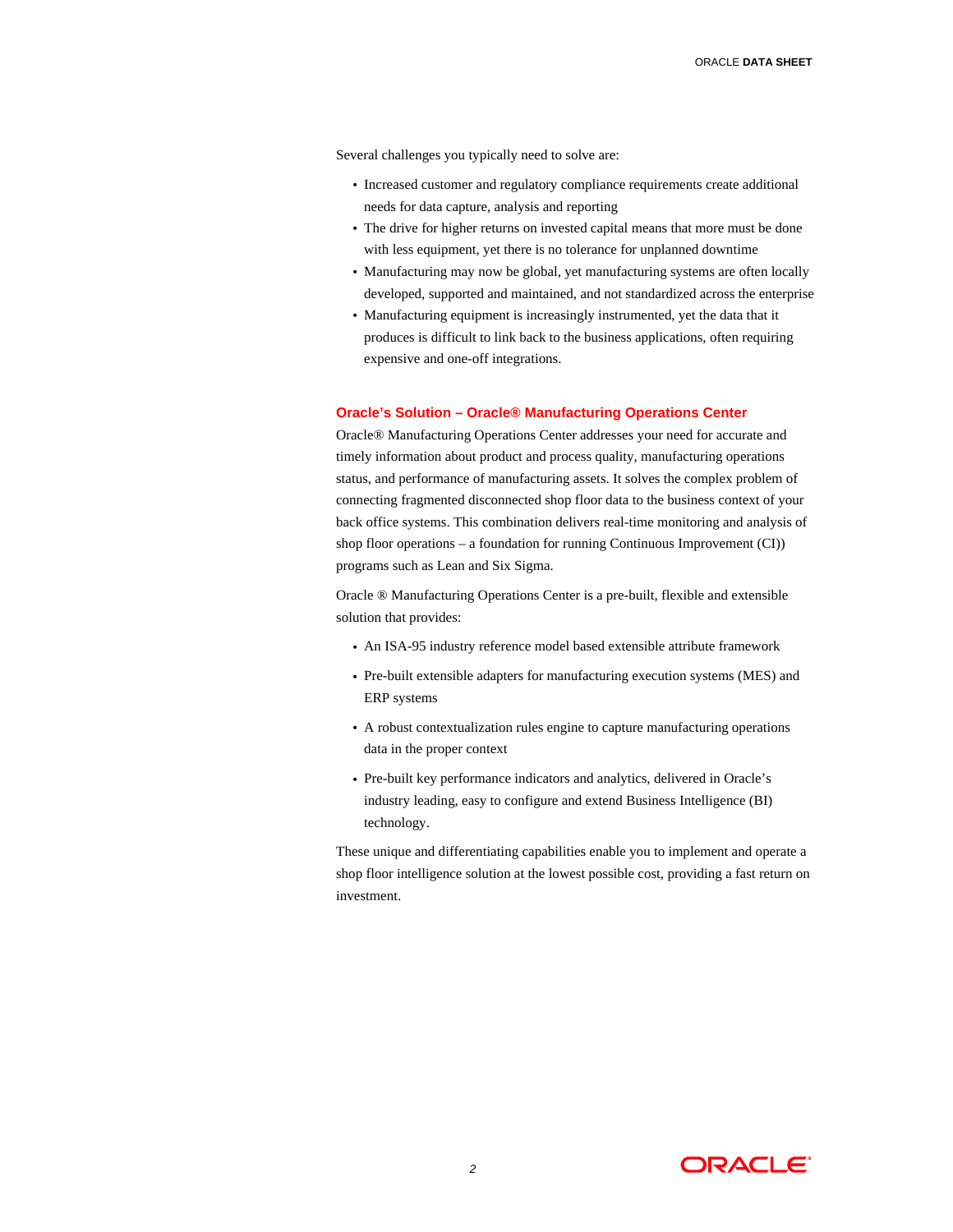# **Contextualize Plant Floor Data and Synchronize with ERP**

Oracle® Manufacturing Operations Center provides an abstraction layer between ERP and the shop floor. The system continuously collects high-resolution data from the shop floor and adds meaningful business context from the ERP, such as the work order, routing operation, shift, work day, customer order, dates, and so on. In addition, it enables the contextualized transactional data to be synchronized with ERP thereby eliminating manual data entry and reducing inaccuracies.

**Single repository for Manufacturing Operations data – Single source of truth** 

At the core of the Oracle® Manufacturing Operations Center is a generic Manufacturing Operations data model. The data model leverages business object definitions and other constructs from the ISA-95 reference model. You can model many different types of production environments and leverage the Extensible Attribute Framework to define user defined attributes that vary from one environment to another. By collecting, cleansing, and processing different pieces of data from disparate sources and storing it in a transactional data model, Oracle® Manufacturing Operations Center provides consistent information to all users of manufacturing related information across the enterprise.

# **Integration with manufacturing equipment and distributed plant systems**

Oracle® Manufacturing Operations Center provides a wide range of options to collect shop floor data directly from Programmable Logic Controllers (PLCs), Supervisory Control and Data Acquisition systems (SCADA) and Distributed Control Systems (DCS). For example, you can:

- Leverage partner solutions such as KepserverEx<sup>TM</sup> from Kepware technologies to collect, aggregate and feed real-time sensor data into Oracle® Manufacturing Operations Center from OLE for Process Control (OPC) servers
- Feed equipment data directly into Oracle® Manufacturing Operations Center by leveraging published APIs and interface tables
- Use Oracle Fusion Middleware components like Enterprise Service Bus (ESB), Business Process Manager (BPEL) and Oracle® Warehouse Builder (OWB)
- Load data that was collected manually or maintained in spreadsheets
- Leverage adaptors available with Fusion Middleware and from Oracle partners to pull time series data from Historians and transactional data from MES systems.

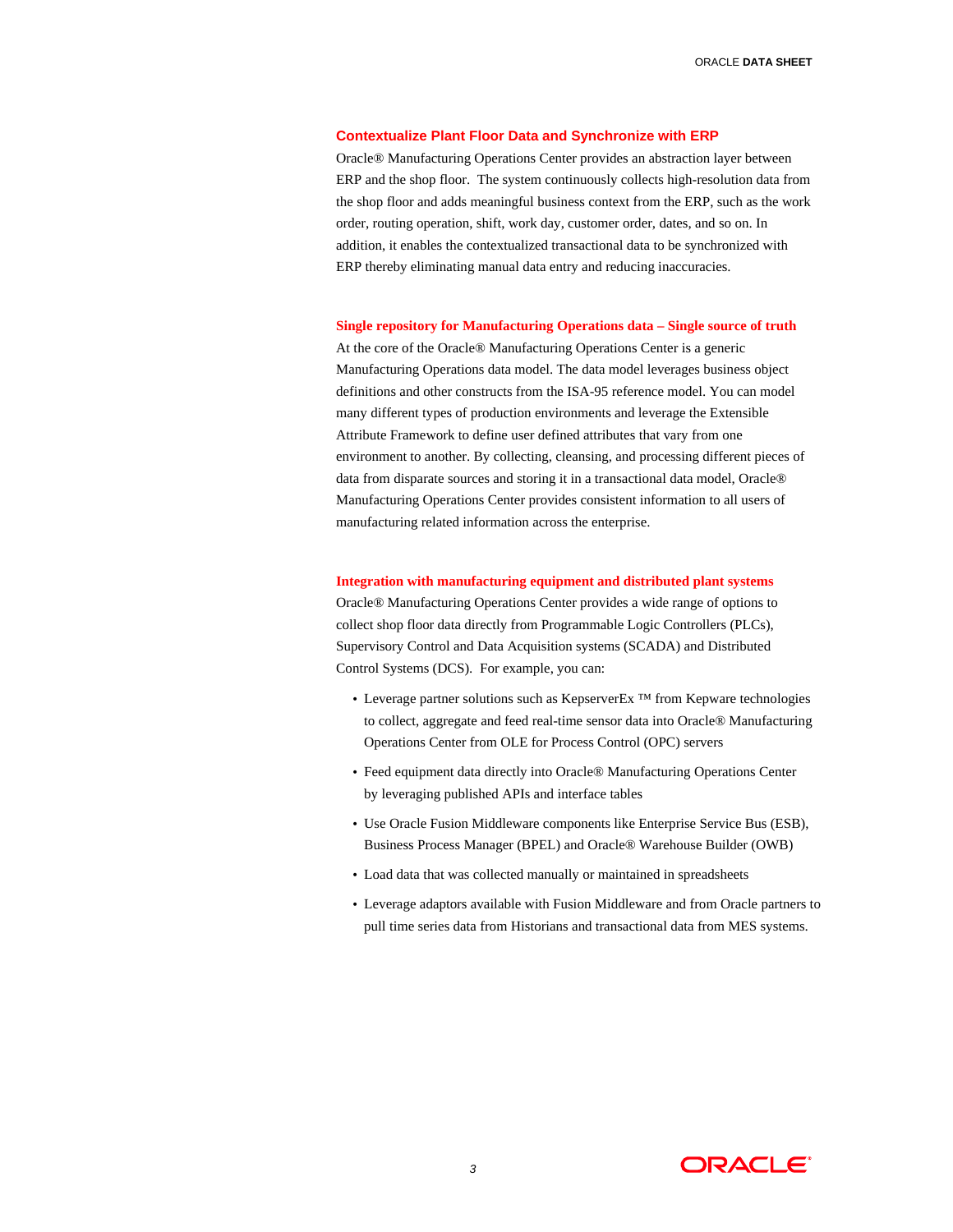#### **Real-Time Intelligence for Plant Managers**

Oracle® Manufacturing Operations Center enables Plant Managers and Production Supervisors to monitor production performance in real-time through pre-built analytical dashboards and reports. It provides aggregate level analysis on key performance indicators such as production throughput, equipment availability, overall equipment effectiveness (OEE), and production cycle times.

You can quickly drill down to detailed equipment and production order data to perform root cause analysis, enabling you to answer questions such as:

- What types of production losses contributed to overall equipment effectiveness?
- Which departments, resources, and equipment are underperforming?
- Are the production resources being utilized effectively and on target for the shift, day, week, or month?
- Are the products of acceptable quality standards?
- What is the cycle time trend for standard batches?
- Is customer fulfillment at the desired level of customer service?

# **Extensible role-based dashboards and key performance indicators (KPIs)**

Oracle® Manufacturing Operations Center provides pre-built analytical dashboards with key plant performance indicators and many drill downs to seeded reports. Built with Oracle's proven Business Intelligence Enterprise Edition (OBIEE) platform, you can quickly personalize and extend the dashboards and reports.

# **Analyze production loss and Overall Equipment Efficiency (OEE)**

While sensors and underlying control technology often change quickly, equipment often remains in place for many years. To make better use of your existing assets, you need real-time insight into production performance and Overall Equipment Effectiveness (OEE measures asset performance by combining availability, speed and first time correct output into a single key performance measure).

### **Increase production throughput**

Oracle® Manufacturing Operations Center helps you monitor production volumes and throughput from anywhere in the enterprise. You can keep track of targets for the shift, day, week or month and monitor production backlog for each piece of equipment to expose bottleneck resources. It provides you with the right information to take action and increase production throughput.

### **Improve manufacturing service levels**

Oracle® Manufacturing Operations Center collects production execution data and relates it to plans and schedules in your ERP and back office systems. Depending on how you determine service levels in your environment, you can track on-time completions or production against customer order shipment dates. By providing consistent information to both manufacturing operations and customer facing organizations such as Sales and Marketing, you can improve overall service levels.